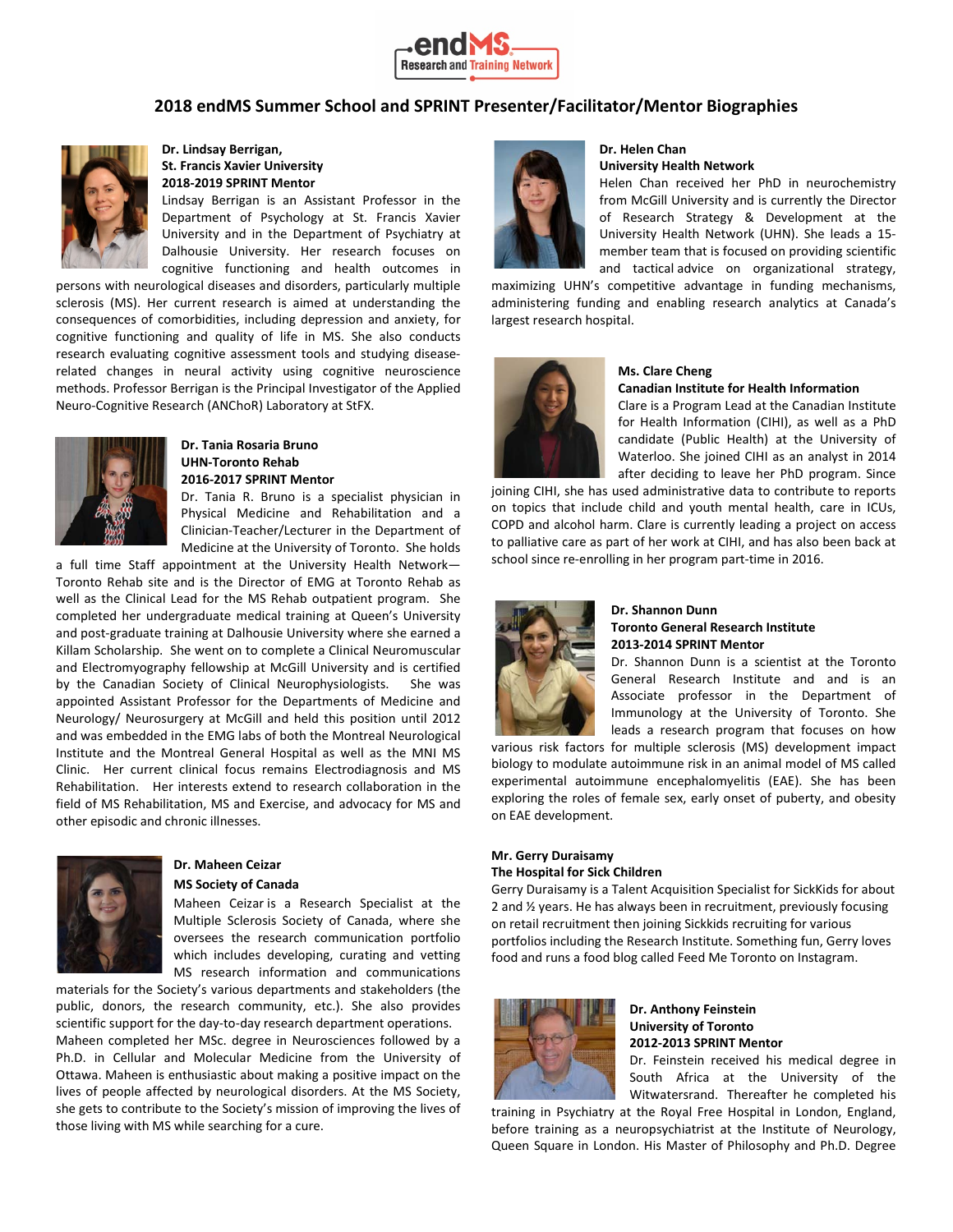were obtained through the University of London, England. He is professor of Psychiatry at the University of Toronto.

His research focuses on the search for cerebral correlates of behavioral disorders associated with multiple sclerosis, traumatic brain injury, and hysteria (Conversion Disorders). He is past Chair of the Medical Advisory Committee of the Multiple Sclerosis Society of Canada.

Dr. Feinstein is the author of In Conflict (New Namibia Books, 1998), Dangerous Lives: War and the Men and Women Who Report It (Thomas Allen, Toronto 2003), The Clinical Neuropsychiatry of Multiple Sclerosis (Cambridge University Press 1999, with a second edition in 2007), Michael Rabin, America's Virtuoso Violinist (Amadeus Press, 2005, second edition, 2011; audiobook, 2017), Journalists Under Fire: the Psychological Hazards of Covering War (John Hopkins University Press, 2006) and Battle Scarred (Tafelberg Press, 2011). His new book Shooting War (Glitterati Editions) is due out in late 2018. He has published widely in peer-reviewed journals and has authored many book chapters.

In 2000-2001 he was awarded a Guggenheim Fellowship to study mental health issues in post-apartheid Namibia. In 2012, he produced a documentary, "Under Fire" based on his research of journalists in war zones. It was shortlisted for an Academy Award and won a 2012 Peabody Award. His series Shooting War (http://tgam.ca/ShootingWar) for the Globe and Mail Newspaper was shortlisted for a 2016 EPPY award.



### **Dr. Marcia Finlayson Queen's University 2012-2013 SPRINT Mentor**

Dr. Finlayson's research program focuses on developing, implementing and evaluating selfmanagement programs and rehabilitation services to enhance the health and well-being of people affected by multiple sclerosis (MS).

These people include both individuals with the disease and their family caregivers. The ultimate goal of Dr. Finlayson's scholarship is to enable people affected by MS to lead healthy, meaningful lives, and exert choice and control over their participation in daily activities at home and in the community particularly as they age. Her specific topical interests include falls prevention, fatigue management, and utilization of health-related services. She is the lead and co-founder of the International MS Falls Prevention Research Network, which includes 9 other MS rehabilitation researchers from the US, Ireland, Italy, and the UK.



### **Dr. Setareh Ghahari Queen's University 2018-2019 SPRINT Mentor**

I am an occupational therapist with extensive experience as a clinician, in teaching and research across three continents: Asia, Australia and North America. I have over 20 years of clinical experience as an occupational therapist and I

have worked in a range of settings, including acute care, rehabilitation and community settings, with a focus on neurological conditions. I worked as an occupational therapist in an MS clinic for 8 years.

My research is focused on developing and testing interventions and education programs to enhance chronic disease self-management with focus on people with MS. I am specifically interested in improving health access. I am currently exploring ways to improve access to health services by improving skills of people with MS to better access and utilize available services. I am also interested in finding ways to educate healthcare providers to better support self-management of people with MS.



# **Dr. Jen Gommerman University of Toronto**

Jen received her Ph.D. (Immunology) at the University of Toronto in 1998. She went on to do a post-doctoral fellowship at Harvard Medical School studying the complement pathway and then joined Biogen Inc. as a Staff Scientist in 2000. During her tenure at Biogen, she became

interested in B cells, Multiple Sclerosis and the TNF superfamily of molecules. After 3 years in Industry, she returned to Academia as an Assistant Professor (Immunology) at the University of Toronto in 2003, and in 2015 was promoted to full Professor. In 2014 she assumed the role of Graduate Coordinator and in this role she spearheaded a new Applied MSc program in Immunology. Jen's basic research continues to focus on how members of the TNF superfamily of molecules regulate immunity and autoimmunity. With respect to translational work, Dr. Gommerman is a co-PI on a collaborative study examining the role of B lymphocytes in Multiple Sclerosis patients, and she is the lead PI on a study examining the effect of global migration on susceptibility to autoimmune disease. Jen has chaired the MS Society of Canada Biomedical grant panel, and is on the program committee for the American Association of Immunologists. In 2013 she co-chaired the 14th International TNF Meeting in Quebec City, Canada. She also serves as a section editor for the *Journal of Immunology*. Currently Jen holds funds from the MS Society of Canada, the Canadian Institutes for Health Research and the Connaught Foundation.



### **Dr. Rashmi Kothary Ottawa Hospital Research Institute 2017-2018 SPRINT Mentor**

Dr. Kothary is the Deputy Scientific Director and Senior Scientist at the Ottawa Hospital Research Institute (OHRI). He received a Ph.D. in Biochemistry from the University of British Columbia and pursued postdoctoral research in the laboratories of Dr. Janet Rossant at the Mount Sinai Hospital Research Institute in Toronto and

Dr. Azim Surani in Cambridge, U.K. It was during these formative years that Dr. Kothary developed his interests in the use of transgenic mice to model disease pathology. In 1990, he returned to Canada to begin his independent research career at the Institut du cancer de Montréal. In 1998, Dr. Kothary joined the OHRI. He held the University Health Research Chair in Neuromuscular Disorders and is a Professor at the University of Ottawa. His current research focuses on investigating extrinsic and intrinsic factors important for oligodendrocyte mediated myelination and remyelination of the CNS (in the context of Multiple Sclerosis), and understanding Spinal Muscular Atrophy pathogenesis and identifying novel therapeutics for this devastating children's disease. He has served on the scientific advisory board for MS Society Canada, MDA and Cure SMA, and is a reviewer for the CIHR, NIH and Shriners Hospitals for Children.



# **Dr. Lakshmi Kotra University of Toronto**

Dr. Kotra is an academic entrepreneur with expertise in drug discovery and development (http://kotralab.uhnres.utoronto.ca/). Kotra group specializes in the areas of medicinal chemistry, preclinical and clinical development

of small molecule and natural product-based drugs. Dr. Kotra authored/co-authored over 100 peer-reviewed articles and book chapters, and delivered over 110 scientific and plenary talks globally. Kotra research group has contributed to a number of research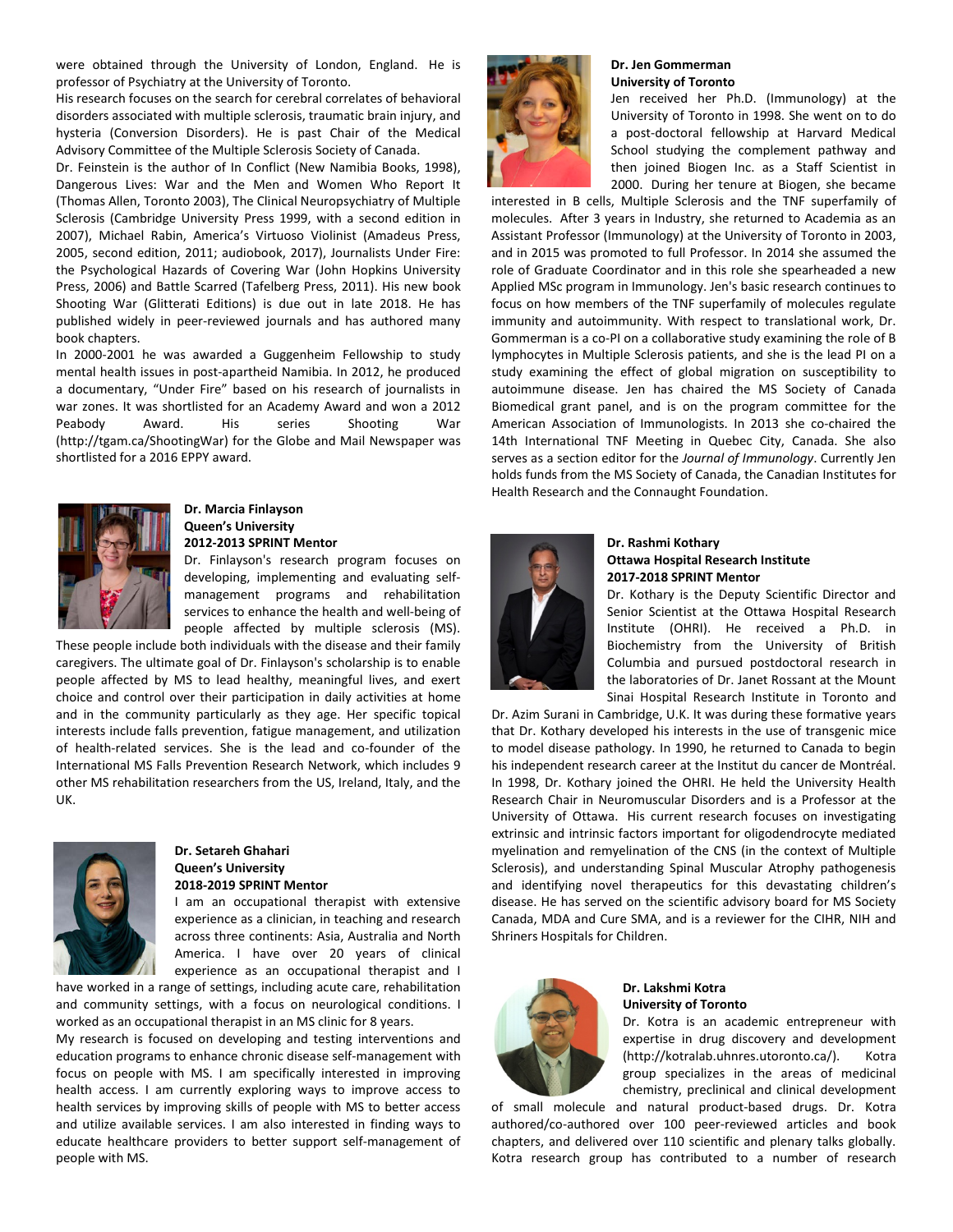programs in the areas of infectious, metabolic and neurodegenerative diseases. Dr. Kotra is a recipient of several awards including the Premier's Research Excellence Award from the Province of Ontario (Canada), Rx&D Health Research Foundation Research Career award, GlaxoSmithKline/Canadian Society for Pharmaceutical Sciences Young Investigator Award. Dr. Kotra leads an international consortium with India for the development of novel chemical classes of drugs targeting malaria—a consortium of public and private organizations in Canada and India. Dr. Kotra is a co-founder of WinSanTor Inc., San Diego, California, USA (drugs targeting diabetic neuropathy, 2012- ), CIDAVA Innovations—an India-Canada joint venture (antimalarials, 2013-16), CannScience Innovations, Inc., Toronto, Canada (now Scientus Pharma, Inc.; novel cannabinoid products for medical uses, 2014-17). He serves on the Scientific Advisory Boards of Scientus Pharma Inc. (Toronto) where he maintains Chief Scientific Officer role, Avicanna Inc (Toronto), and College of Reviewers at the Canadian Institutes of Health Research. Dr. Kotra lives in Toronto with his wife, Dasantila and their two daughters.



#### **Dr. Helen Miliotis University of Toronto**

Helen Miliotis joined the Department of Physiology at the University of Toronto in 2017 as an Assistant Professor for Graduate Professional Development to launch new courses related to career training of graduate students. Helen completed her PhD in the Institute of Medical

Science at the University of Toronto, examining cell signaling pathways in T lymphocytes and how they contribute to autoimmunity. After her doctorate, Helen studied student development theory at the Ontario Institute for Studies in Education where she earned a certificate in Leadership in Higher Education. Helen has taught undergraduate physiology courses at both Trent University and the University of Toronto, and she is now using her student development background in expanding her teaching to graduate students in order to complement their scientific training with professional skills to be successful after graduation. The goal of these courses is to empower graduate students by expanding their professional network and develop their core competencies in order for them to be market-ready for careers both within and outside of academia.



#### **Dr. Freda Miller Hospital for Sick Children**

Freda Miller is a Professor and Senior Scientist at the Hospital for Sick Children and the University of Toronto. She obtained her undergraduate degree at the University of Saskatchewan and her Ph.D. at the University of Calgary, and held faculty positions at the University of Alberta and

the Montreal Neurological Institute at McGill prior to coming to Toronto in 2002. Her research has focused upon growth factor signaling in the developing nervous system, with a particular focus on how neurotrophic factors regulate the genesis, survival and growth of neurons. In particular, her laboratory has defined an interplay between the TrkA and p75 neurotrophin receptors that regulates the biology of developing neurons, has defined key roles for the p53 family in the brain, has identified and characterized the first dermal stem cell, and has defined how growth factors encountered in the embryonic environment regulate the self-renewal and differentiation of developing neural precursors. In recognition of this work, she has won numerous awards, and is an elected fellow of the AAAS and of the Royal Society of Canada. In addition, this work has led to her role as a founder in two different biotechnology companies. Dr. Miller also has

significant experience in administrative roles. She was previously a Councillor and Secretary for the Society for Neuroscience, President of the Canadian Association for Neuroscience, President of the International Society for Developmental Neuroscience, and is currently the Treasurer of the Society for Neuroscience.



#### **Dr. Xavier Montalban St. Michael's Hospital**

Dr. Montalban is the Director of the Division of Neurology at the University of Toronto and Director of the MS centre at St Michael's Hospital in Toronto. Also, he currently Chairs the Department of Neurology-Neuroimmunology and is the director of the Multiple Sclerosis Centre of Catalonia at the Vall d'Hebron

University Hospital in Barcelona. He is the former director of the Department of Neuroscience and Chief of the Neuroimmunology Research Group at the Vall d'Hebron Research Institute. Dr. Montalban received his medical license, trained as a Neurology specialist and completed his PhD in neuroimmunology during the 1980s at the Universitat Autònoma de Barcelona. He went on to undertake a postdoctoral fellowship at the Lupus Research Institute, Guy's & St. Thomas' Hospital plus additional clinical training at the National Hospital for Neurology and Neurosurgery, Queen Square in London, United Kingdom.

Dr. Montalban is Vice-President of Fundació Esclerosi Múltiple (MS Foundation), President of the Fundació Cemcat and former President of the Executive Committee of the European Committee for the Treatment and Research in Multiple Sclerosis (ECTRIMS). He is a member of the US National Multiple Sclerosis Society Clinical Trials Committee and he chairs the Medical & Scientific Board of the Multiple Sclerosis International Federation (MSIF). He is a member of the Board of the European Charcot Foundation.



# **Dr. Craig Moore Memorial University 2018-2019 SPRINT Mentor**

Dr. Craig Moore is an Assistant Professor and Canada Research Chair (Tier 2) in Neuroscience and Brain Repair within the Division of BioMedical Sciences and cross-appointed in the Discipline of Medicine (Neurology) in the Faculty of Medicine

at Memorial University of Newfoundland (MUN). His primary research interests include basic and clinical neuroimmunology, glial cell biology, elucidating pathogenic mechanisms of neurodegenerative diseases, and novel drug and biomarker discovery. Dr. Moore's research has contributed to our understanding of the interactions between cells of the immune and central nervous system (CNS) and has demonstrated how novel markers of inflammatory injury (*e.g.* microRNAs) are clinically and pathologically relevant in the injured brain. At Memorial University, Dr. Moore is a Co-PI with the Health Research Innovation Team in MS (HITMS), a multi-disciplinary team of dedicated MS researchers and clinicians that are collecting prospective and longitudinal data relating to the health, disease symptoms and progression, neuro-immune profiles, and physical and cognitive performance among people with MS in the Province of Newfoundland and Labrador. Dr. Moore's laboratory is funded by grants from the Canadian Institutes of Health Research, Natural Sciences and Engineering Council of Canada, Multiple Sclerosis Society of Canada, InnovateNL, and the Canada Research Chair Program. Dr. Moore is a native of Saint John, New Brunswick and completed his postsecondary degrees at the University of New Brunswick and Dalhousie University,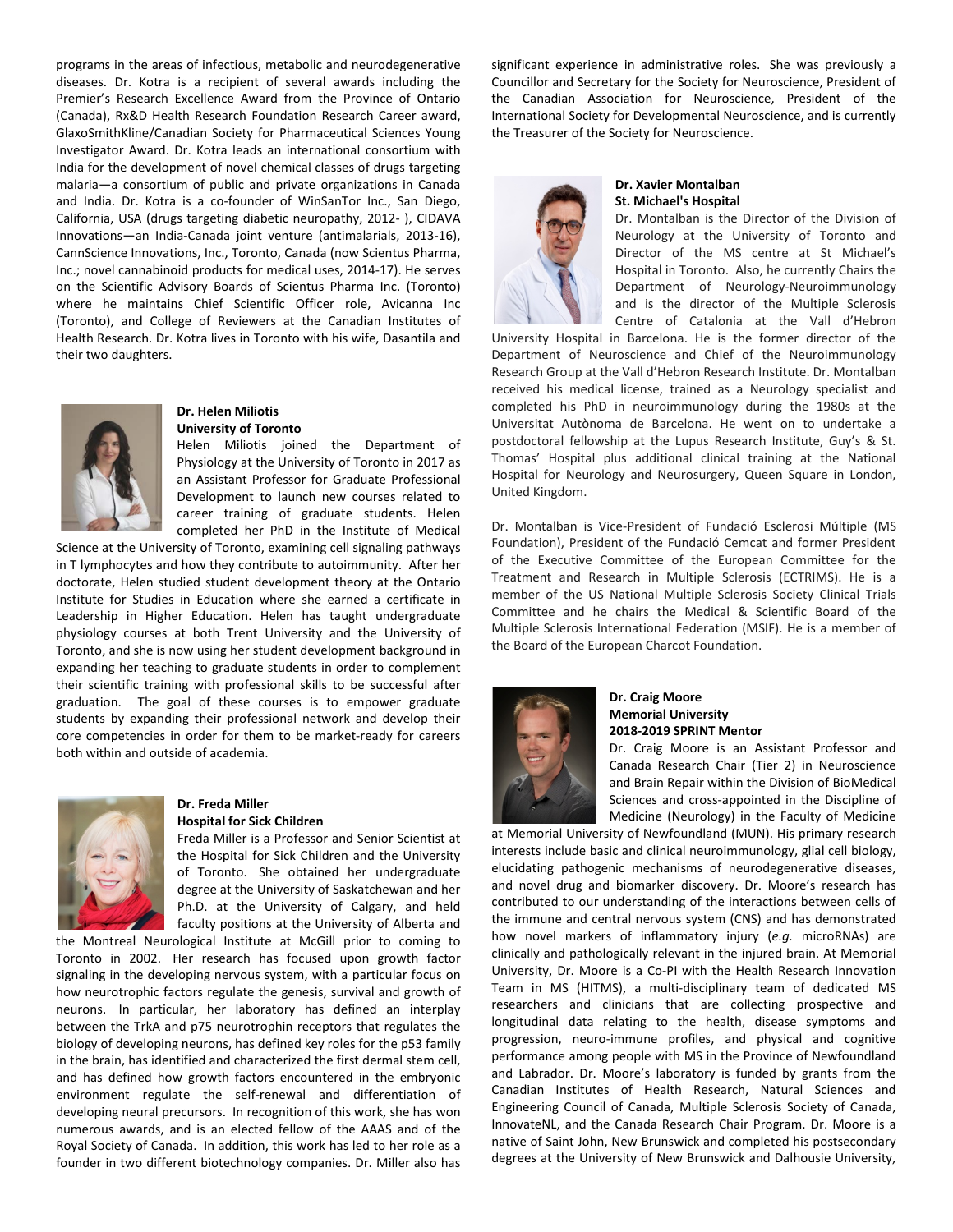and postdoctoral training at the University of Connecticut Health Centre and Montreal Neurological Institute at McGill University.



## **Dr. Sarah Morrow Western University, London MS clinic 2014-2015 SPRINT Mentor**

Dr. Morrow is an Associate Professor in the Department of Clinical Neurological Sciences at Western University (London, ON). She received her MD from the University of Calgary and completed her residency training in neurology

at Western University. This was followed by a clinical fellowship in MS at the London MS clinic at Western University and a research fellowship on Cognition and MS with Dr. Ralph Benedict, a neuropsychologist, at the Jacobs Neurologic Institute in Buffalo NY. Dr. Morrow has also completed a Master's of Science in Epidemiology at the State University of New York at Buffalo. In addition to her clinical work in the London MS clinic, she established the first MS Cognitive clinic in Canada located at Parkwood Institute. She currently has over 70 peer-reviewed publications in the area of MS. She is a Board member for the Consortium of MS Centers and on the editorial board of both the International Journal of MS care and the Canadian Journal of Neurological Sciences. She is on the steering committee of MS in the 21st Century, an international collaboration with the aim of defining how MS treatment and standard of care should look in the 21st century.



#### **Dr. Lisa Osborne University of British Columbia 2017-2018 SPRINT Mentor**

Dr Lisa Osborne is an Assistant Professor in the Department of Microbiology and Immunology at UBC and a Tier 2 Canada Research Chair in Host-Microbiome Interactions. Research in her

lab is focused on understanding how interactions between the multibiome (bacteria, viruses and helminthic worms) and the mammalian host impact immunity and inflammation. To do this, she has established a gnotobiotic mouse facility, of which she is the Scientific Director.



## **Prof. Lara Pilutti University of Ottawa 2017-2018 SPRINT Mentor**

Lara Pilutti is an Assistant Professor in the Interdisciplinary School of Health Sciences and leads the Clinical Exercise Physiology Laboratory at the University of Ottawa. She obtained her doctorate degree in Kinesiology from McMaster University and

completed a postdoctoral fellowship in the Exercise Neuroscience Research Laboratory at the University of Illinois. Professor Pilutti's research focuses on the role of exercise in the management and treatment of disability in people with multiple sclerosis. She has specific interests in the development and evaluation of advanced exercise rehabilitation approaches. Her research has also focused on the role of exercise in the management of comorbid health conditions that affect those with neurological disorders and mobility disability.



#### **Dr. Ronan Rogers Biogen**

Ronan completed his BSc at the University of Toronto and went on to complete his MSc in Waterloo, returning to the UofT for his PhD in Medical Science. Upon graduation, he joined a biotech company, Therapure, as a project leader, developing novel monoclonal antibody therapies in

anemia and oncology. He subsequently moved on to join Biogen, where for the past three years has been a Medical Science Liaison, supporting scientific and medical inquiries regarding the multiple sclerosis product portfolio, both internally and externally to the company. Ronan has almost completed his sommelier training and resides in Toronto with his family.



#### **Dr. Dalia Rotstein St. Michael's Hospital**

Dr. Dalia Rotstein is a neurologist at St. Michael's Hospital and an assistant professor in the Department of Medicine, Division of Neurology at the University of Toronto. Her clinical sub-specialization is in multiple sclerosis (MS) and demyelinating diseases. She

is a graduate of Harvard University, received her MD from McGill University and MPH from the Harvard School of Public Health. She completed a neurology residency at the University of Toronto and MS fellowship at Brigham and Women's Hospital. Her research is focused on the epidemiology of MS and neuromyelitis optica (NMO), in particular the role of ethnicity, gender, and vitamin D in disease risk and disease course. In addition, she is actively involved in international neurology education. In 2009 she founded the Neurology International Residents' Videoconferencing Exchange (NIRVE) and now serves as the faculty mentor for this program.



#### **Dr. John Sled University of Toronto**

Dr. John G. Sled (PhD, MEng) is a Senior Scientist in the Program of Translational Medicine who joined the Mouse Imaging Centre at The Hospital for Sick Children in 2003. He is a Professor and vice-Chair in the Department of Medical Biophysics at the University of Toronto. Dr. Sled is widely recognized

for his contributions to the development of MRI technologies. He was the first to describe comprehensive quantitative magnetization transfer imaging in humans and is the author of the widely used neuroimaging software N3. He has also made contributions in the areas of MR relaxometry, tissue microstructure / diffusion, perfusion, and morphometric techniques. His recent work has focused on applications of MRI, ultrasound, and X-ray CT in experimental mice to understand gene / environment / phenotype relationships in disease. A particular area of interest is formal methods for describing the patterning differences that characterize a phenotype.



#### **Dr. Martin Stämpfli McMaster University**

Dr. Martin Stämpfli is a Professor in the Department of Pathology and Molecular Medicine at McMaster University. His research focus is on the impact of cigarette smoke on the immune system and its implications to smoking-related diseases. He

has authored original research articles, reviews, and book chapters in